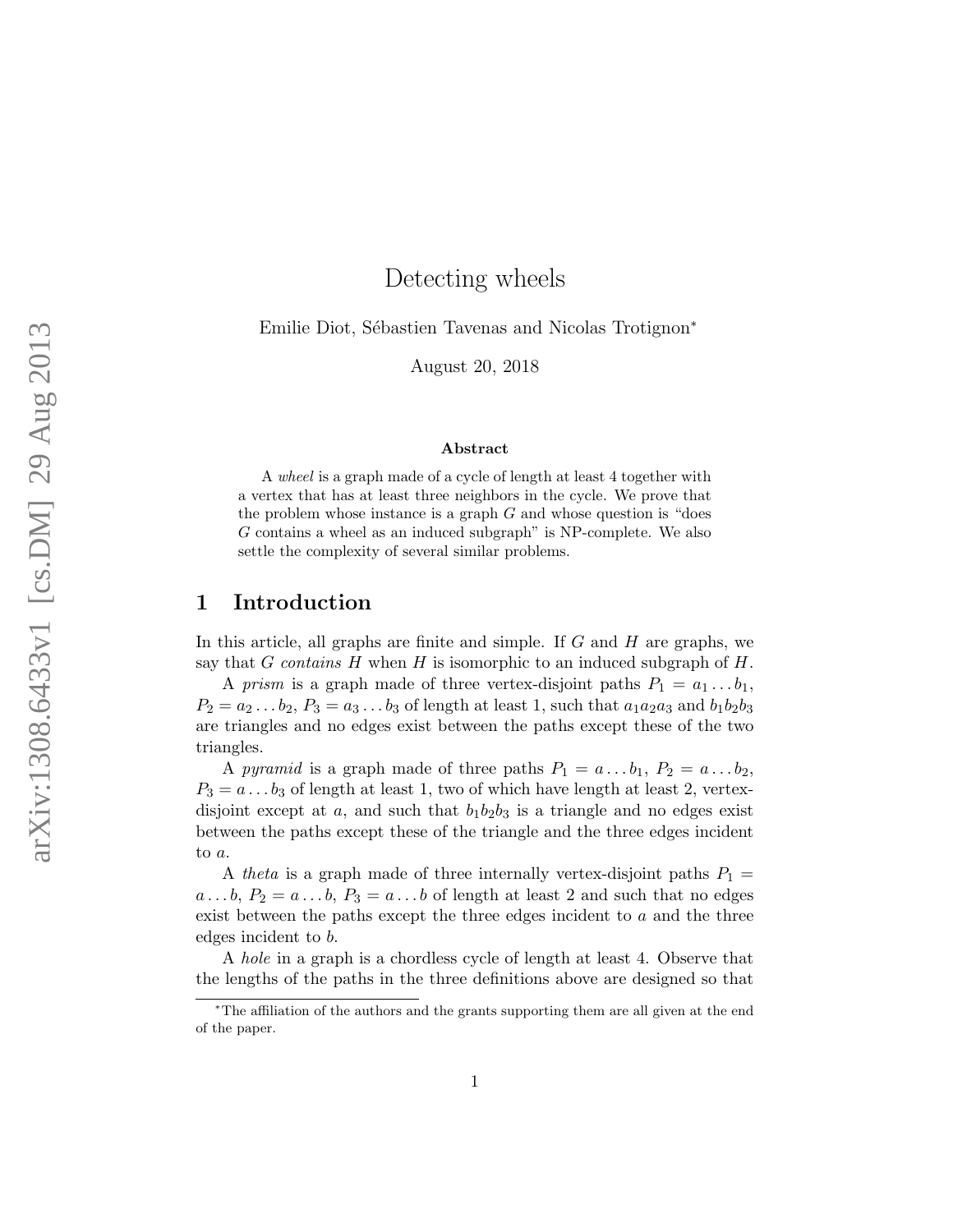

Figure 1: Pyramid, prism, theta and wheel (dashed lines represent paths)

the union of any two of the paths form a hole. A wheel is a graph formed by a hole H (called the rim) together with a vertex (called the *center*) that has at least three neighbors in the hole.

A Truemper configuration is a graph isomorphic to a prism, a pyramid, a theta or a wheel (they were first considered by Truemper [\[14\]](#page-13-0)). Truemper configurations play an important role in the proof of several decomposition theorems as explained in a very complete survey of Vu $\check{s}$ ković [\[15\]](#page-14-0). Let us explain how with the example of perfect graphs.

The *chromatic number* of a graph G, denoted by  $\chi(G)$ , is the minimum number of colours needed to assign a colour to each vertex of G in such a way that adjacent vertices receive different colours. The *clique number* of G, denoted by  $\omega(G)$  is the maximum number of pairwise adjacent vertices in G. Every graph G clearly satisfies  $\chi(G) \geq \omega(G)$ , because the vertices of a clique must receive different colours. A graph  $G$  is *perfect* if every induced subgraph H of G satisfies  $\chi(H) = \omega(H)$ . A chordless cycle of length  $2k + 1$ ,  $k \ge 2$ , satisfies  $3 = \chi > \omega = 2$ , and its complement satisfies  $k + 1 = \chi > \omega = k$ . An *antihole* is an induced subgraph H of G, such that  $\overline{H}$  is hole of  $\overline{G}$ . A hole (resp. an antihole) is odd or even according to the number of its vertices (that is equal to the number of its edges). A graph is Berge if it does not contain an odd hole nor an odd antihole. The following, known as the *strong perfect graph theorem* (SPGT for short), was conjectured by Berge [\[2\]](#page-13-1) in the 1960s and was the object of much research until it was finally proved in 2002 by Chudnovsky, Robertson, Seymour and Thomas [\[6\]](#page-13-2) (since then, a shorter proof was discovered by Chudnovsky and Seymour [\[7\]](#page-13-3)).

#### Theorem 1.1 (Chudnovsky, Robertson, Seymour and Thomas 2002) A graph is perfect if and only if it is Berge.

One direction is easy: every perfect graph is Berge, since as we observed already odd holes and antiholes satisfy  $\chi = \omega + 1$ . The proof of the converse is very long and relies on structural graph theory. The main step is a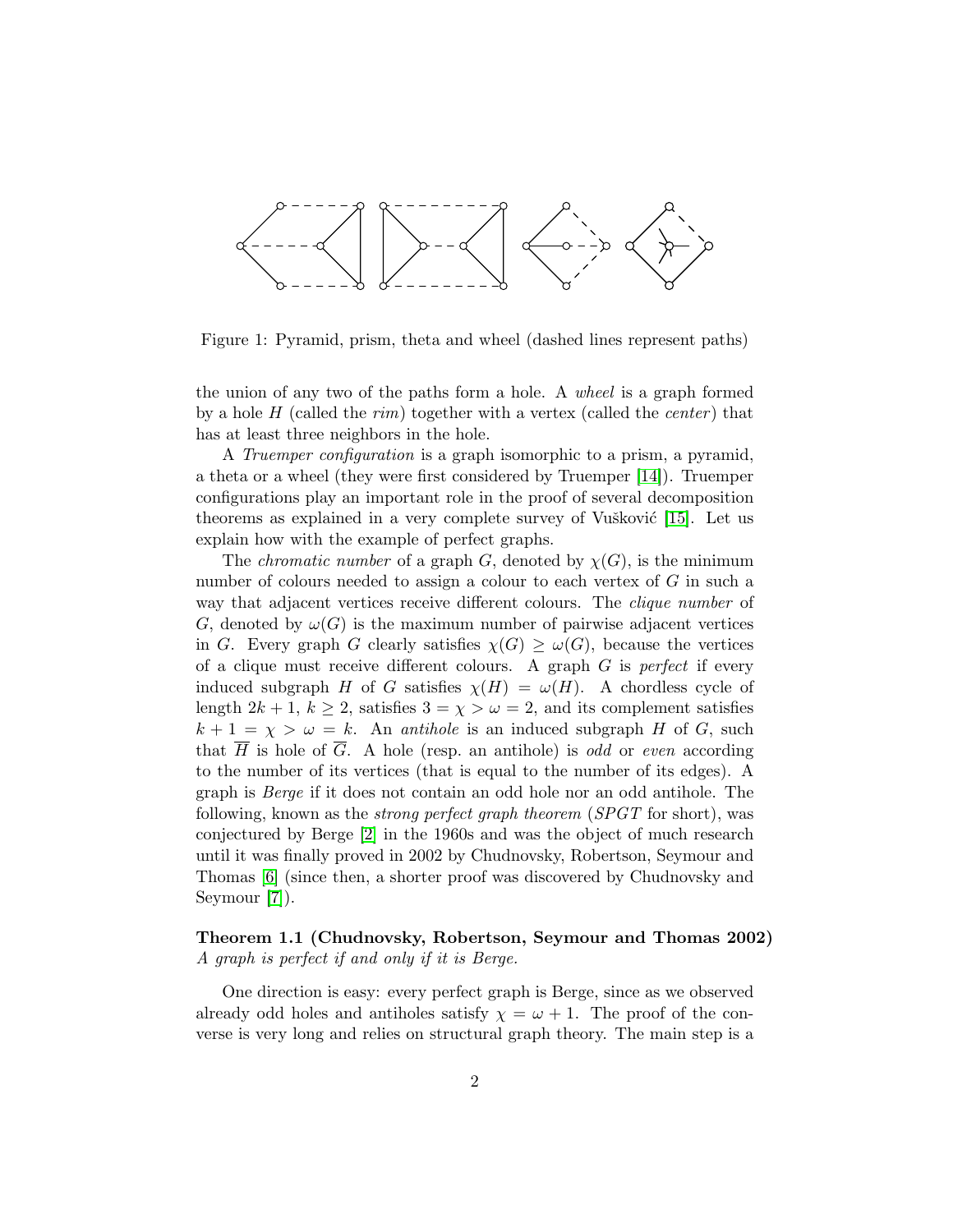decomposition theorem, not worth stating here, asserting that every Berge graph is either in a well-understood basic class of perfect graphs, or has some decomposition.

Let us now explain why Truemper configurations play a role in the proof. First, a Berge graph has no pyramid (because among the three paths of a pyramid, two have the same parity, and their union forms an odd hole). This little fact is used very often to provide a contradiction when describing the structure of a Berge graph. A long part of the proof of the SPGT is devoted to study the structure of a Berge graph that contains a prism, and another long part is devoted to a Berge graph that contains a wheel. And at the very end of the proof, it is proved that graphs not previously decomposed are bipartite, just as Berge thetas are. Note that prisms can be defined as line graphs of thetas. This use of Truemper configurations is seemingly some-thing deep and general as suggested by the survey of Vušković [\[15\]](#page-14-0) about Truemper configurations and how they are used (sometimes implicitly) in many decomposition theorems.

Testing whether a graph contains or not Truemper configurations is therefore a question of interest. In what follows,  $n$  stands for the number of vertices, and  $m$  for the number of edges of the input graph. Detecting a pyramid in an input graph can be done in time  $O(n^9)$  (see Chudnovsky, Cornuéjols, Liu, Seymour and Vušković [\[4\]](#page-13-4)) and a theta in time  $O(n^{11})$  (see Chudnovsky and Seymour [\[8\]](#page-13-5)). Detecting a prism is NP-complete (see Maffray and Trotignon [\[10\]](#page-13-6)). Detecting a prism or a pyramid can be done in time  $O(n^5)$  (see Maffray and Trotignon [\[10\]](#page-13-6)). Detecting a theta or a pyramid can be done in time  $O(n^7)$  (see Maffray, Trotignon and Vušković [\[11\]](#page-13-7)). Detecting a prism or a theta can be done in time  $O(n^{35})$  (see Chudnovsky and Kapadia [\[5\]](#page-13-8)).

The complexity of detecting a wheel was not known so far. We prove here that it is NP-complete, even when restricted to bipartite (and therefore perfect) graphs. Our proof relies on a variant of a classical construction of Bienstock [\[3\]](#page-13-9) (that is the basis of all the hardness results in the field, but how to use it for wheels has not been discovered so far). An easy consequence is that detecting a wheel or a prism is NP-complete (because bipartite graphs contain no prisms, so for them detecting a wheel or a prism is equivalent to detecting a wheel). By the same argument, detecting a wheel or a pyramid is NP-complete. Also detecting a wheel, a pyramid or a prism is NP-complete.

In Table [1,](#page-3-0) we survey the complexity of detecting any combination of Truemper configuration. The structure to be detected is indicated with "yes". For instance line 5 of the table should be read as follows: the com-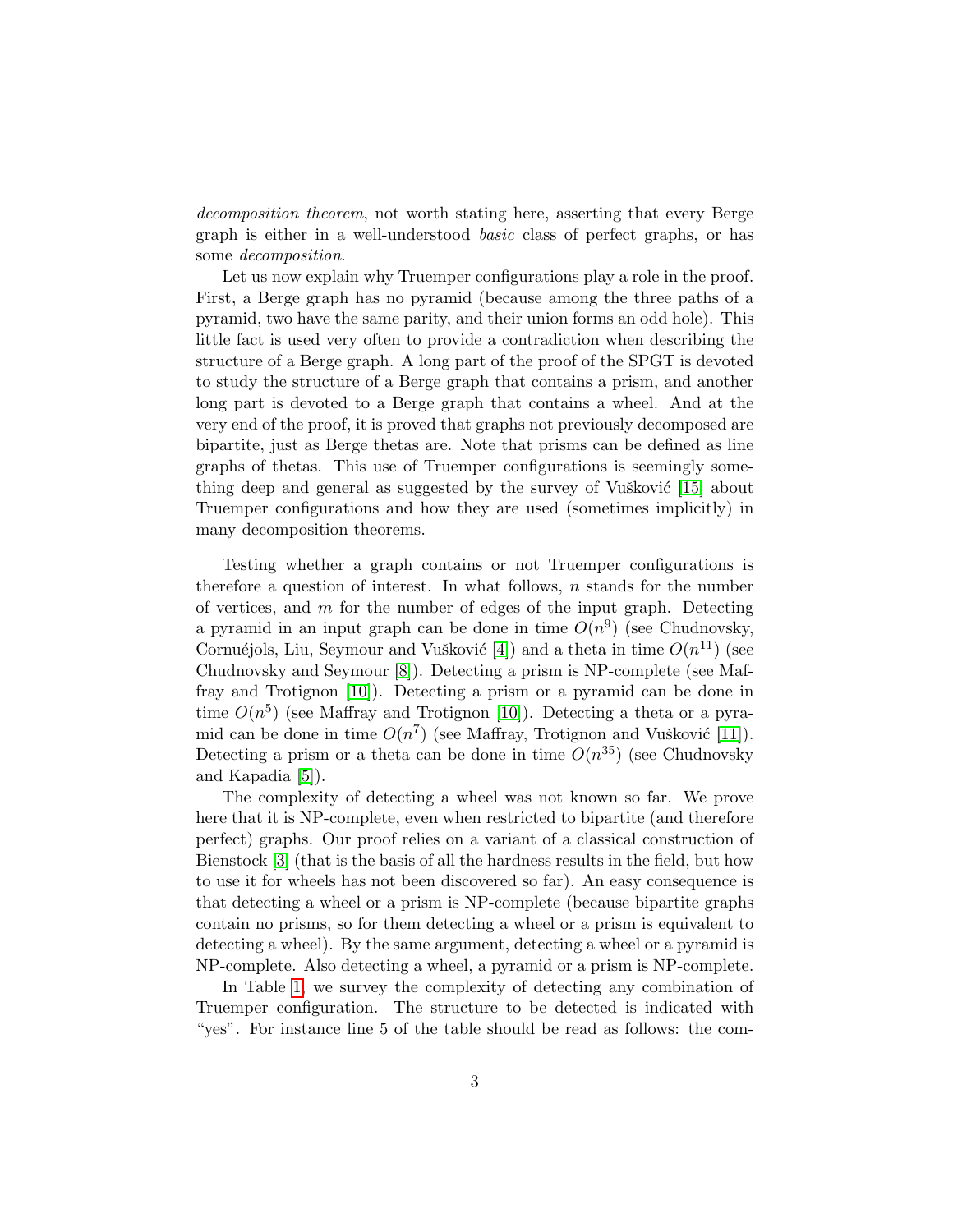| $\mathbf k$      | theta | pyramid                  | prism | wheel | Complexity  | Reference                     |
|------------------|-------|--------------------------|-------|-------|-------------|-------------------------------|
| $\overline{0}$   | yes   | yes                      | yes   | yes   | O(nm)       | [9] [13]                      |
| $\mathbf{1}$     | yes   | yes                      | yes   |       | $O(n^7)$    | [10][11]                      |
| $\overline{2}$   | yes   | yes                      |       | yes   | ?           |                               |
| 3                | yes   | yes                      |       |       | $O(n^7)$    | $[11]$                        |
| $\overline{4}$   | yes   |                          | yes   | yes   |             |                               |
| $\overline{5}$   | yes   |                          | yes   |       | $O(n^{35})$ | [5]                           |
| $\boldsymbol{6}$ | yes   |                          |       | yes   |             |                               |
| $\overline{7}$   | yes   |                          |       |       | $O(n^{11})$ | [8]                           |
| 8                |       | yes                      | yes   | yes   | NPC         |                               |
| 9                |       | yes                      | yes   |       | $O(n^5)$    | $\left\lceil 10 \right\rceil$ |
| 10               |       | yes                      |       | yes   | <b>NPC</b>  |                               |
| 11               |       | yes                      |       |       | $O(n^9)$    | [4]                           |
| 12               |       | $\overline{\phantom{0}}$ | yes   | yes   | <b>NPC</b>  |                               |
| 13               |       |                          | yes   |       | <b>NPC</b>  | [10]                          |
| 14               |       |                          |       | yes   | <b>NPC</b>  |                               |
| 15               |       |                          |       |       | O(1)        |                               |

<span id="page-3-0"></span>Table 1: Detecting Truemper configurations

plexity of deciding whether a graph contains a theta or a prism is  $O(n^{35})$ . Observe that being able to detect a theta or a prism is equivalent to a recognition algorithm of the classes of graphs that do not contain thetas and prisms as induced subgraphs. Line 0 of the table follows from a re-sult of Conforti, Cornuéjols, Kapoor and Vušković [\[9\]](#page-13-10). They call universally signable graphs the graphs that contain no Truemper configuration, and give a decomposition theorem for them. The complexity of recognizing universally signable graphs is obtained with an algorithm of Tarjan [\[13\]](#page-13-11) that gives the decomposition tree of any graph with clique cutsets. For lines with a question mark, the complexity is not known. The complexities claimed in lines 8, 10, 12 and 14 of the table are proved in this article.

In Section [2](#page-4-0) we give the basic reduction from 3-SAT that is used for all our hardness results. In Section [3,](#page-9-0) we adress the question of detecting a wheel, and several variants motivated by perfect graphs, such as detecting a wheel in a graph or its complements, and detecting variants of wheels (with different sets of constraints on the length of the rim, and the numbers of neighbors of the center). Some variants are polynomial, and some are NP-complete.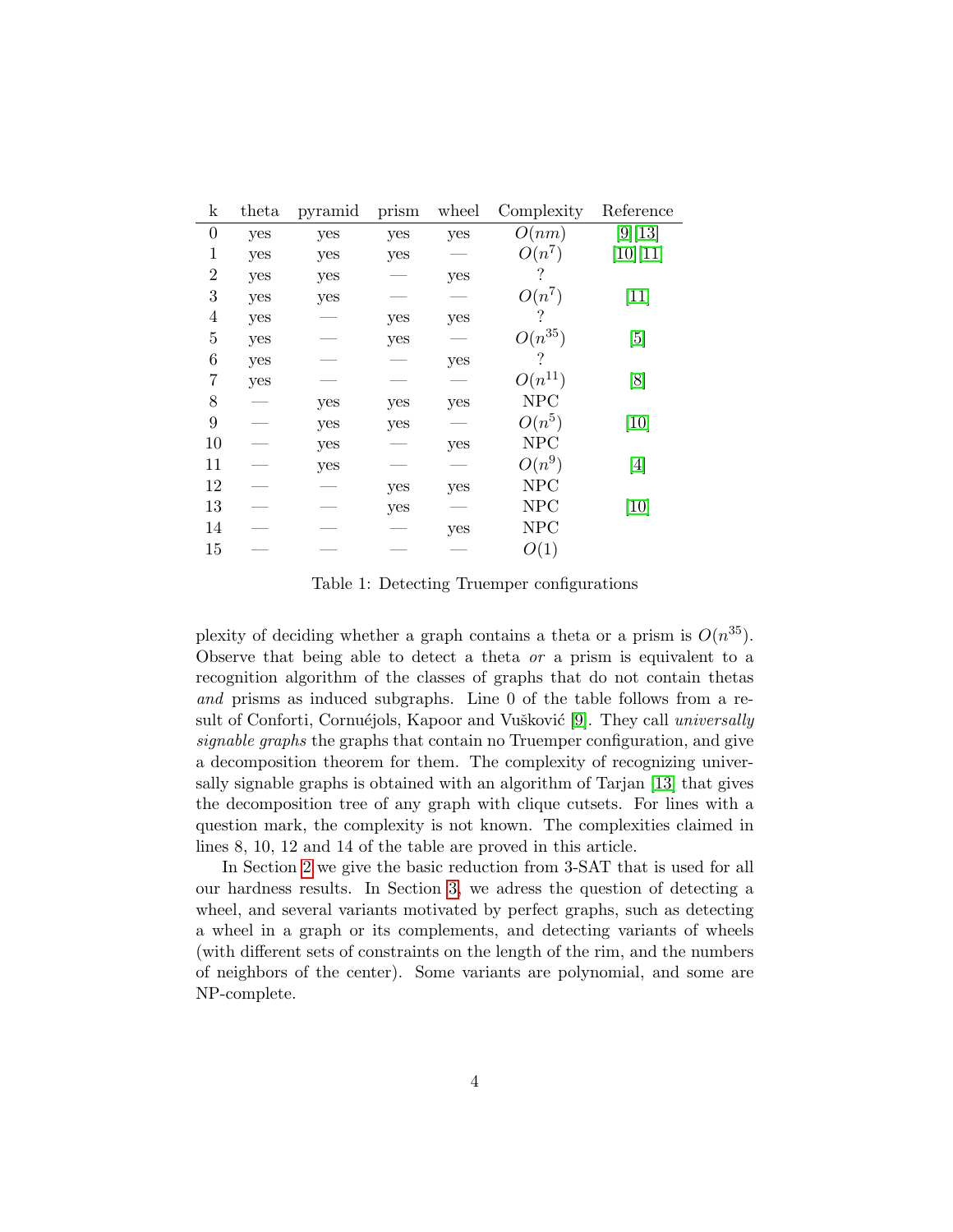### <span id="page-4-0"></span>2 The main construction

In this section, we give a variant of a classical construction due to Bienstock. Let f be an instance of 3-SAT, consisting of m clauses  $C_1, \ldots, C_m$  on n variables  $x_1, \ldots, x_n$ . Let us build a graph  $G_f$  with two specialized vertices  $a, b$ , such that there will be an induced cycle containing both  $a, b$  in  $G$  if and only if there exists a truth assignment for  $f$ . For later use, some edges of  $G_f$  will be labelled "black" and some will be labelled "red". Black edges should be thought of as "edges that can be subdivided", or as "edges that potentially belong to the hole". Red edges should be thought of as "edges that serve as chords" and as "non-subdivisible edges".

For each variable  $x_i$   $(i = 1, \ldots, n)$ , make a graph  $G(x_i)$  with  $8m + 8$ vertices  $a_i, b_i, a'_i, b'_i, t_{i,0}, \ldots, t_{i,2m}, f_{i,0}, \ldots, f_{i,2m}, t'_{i,0}, \ldots, t'_{i,2m}, f'_{i,0}, \ldots, f'_{i,2m}$ Add black edges in such a way that  $a_i t_{i,0} \dots t_{i,2m} b_i$ ,  $a_i f_{i,0} \dots f_{i,2m} b_i$ ,  $a'_i t'_{i,0} \ldots t'_{i,2m} b'_i$  and  $a'_i f'_{i,0} \ldots f'_{i,2m} b'_i$  are chordless paths. Add the following red edges:  $t_{i,2j} f_{i,2j}$ ,  $f_{i,2j} t'_{i,2j}$ ,  $t'_{i,2j} f'_{2j}$  and  $f'_{i,2j} t_{i,2j}$  for  $j = 0, ..., m$ . See Figure [2.](#page-5-0)

For each clause  $C_j$   $(j = 1, ..., m)$ , with  $C_j = u_j^1 \vee u_j^2 \vee u_j^3$ , where each  $u_j^p$ j  $(p = 1, 2, 3)$  is a literal from  $\{x_1, \ldots, x_n, \overline{x}_1, \ldots, \overline{x}_n\}$ , make a graph  $G(C_j)$ with five vertices  $c_j, d_j, v_j^1, v_j^2, v_j^3$  and six black edges so that each of  $c_j, d_j$ is adjacent to each of  $v_j^1, v_j^2, v_j^3$ . See Figure [3.](#page-5-1) For  $p = 1, 2, 3$ , if  $u_j^p = x_i$ then add two red edges  $v_i^p$  $_{j}^{p}f_{i,2j-1},v_{j}^{p}$  ${}_{j}^{p}f'_{i,2j-1}$ , while if  $u_{j}^{p} = \overline{x}_{i}$  then add two red edges  $v_j^p$  $_{j}^{p}t_{i,2j-1},v_{j}^{p}$  ${}_{j}^{p}t'_{i,2j-1}$ . See Figure [4.](#page-6-0)

The graph  $G_f$  is obtained from the disjoint union of the  $G(x_i)$ 's and the  $G(C_j)$ 's as follows. For  $i = 1, ..., n - 1$ , add edges  $b_i a_{i+1}$  and  $b'_i a'_{i+1}$ . Add an edge  $b'_nc_1$ . For  $j = 1, ..., m - 1$ , add an edge  $d_jc_{j+1}$ . Introduce the two specialized vertices  $a, b$  and add edges  $aa_1, aa'_1$  and  $bd_m, bb_n$ . See Figure [5.](#page-6-1) Clearly the size of  $G_f$  is polynomial (actually quadratic) in the size  $n + m$ of f. An f-graph is any graph obtained from  $G_f$  by subdividing black edges of  $G_f$  (the subdivision is arbitrary: each edge is subdivided an arbitrary number of times, possibly zero).

<span id="page-4-1"></span>**Lemma 2.1** Let f be an instance of  $3-SAT$  and G be an f-graph. Then, f admits a truth assignment if and only if G contains an induced cycle through a and b.

*Proof.* Suppose that f admits a truth assignment  $\xi \in \{0,1\}^n$ . We build an induced cycle H in  $G_f$  by selecting vertices as follows (we build an induced cycle in G later). Select a, b. For  $i = 1, ..., n$ , select  $a_i, b_i, a'_i, b'_i$ ; moreover, if  $\xi_i = 1$  select  $t_{i,0} \ldots t_{i,2m}$  and  $t'_{i,0} \ldots t'_{i,2m}$ , while if  $\xi_i = 0$  select  $f_{i,0} \ldots f_{i,2m}$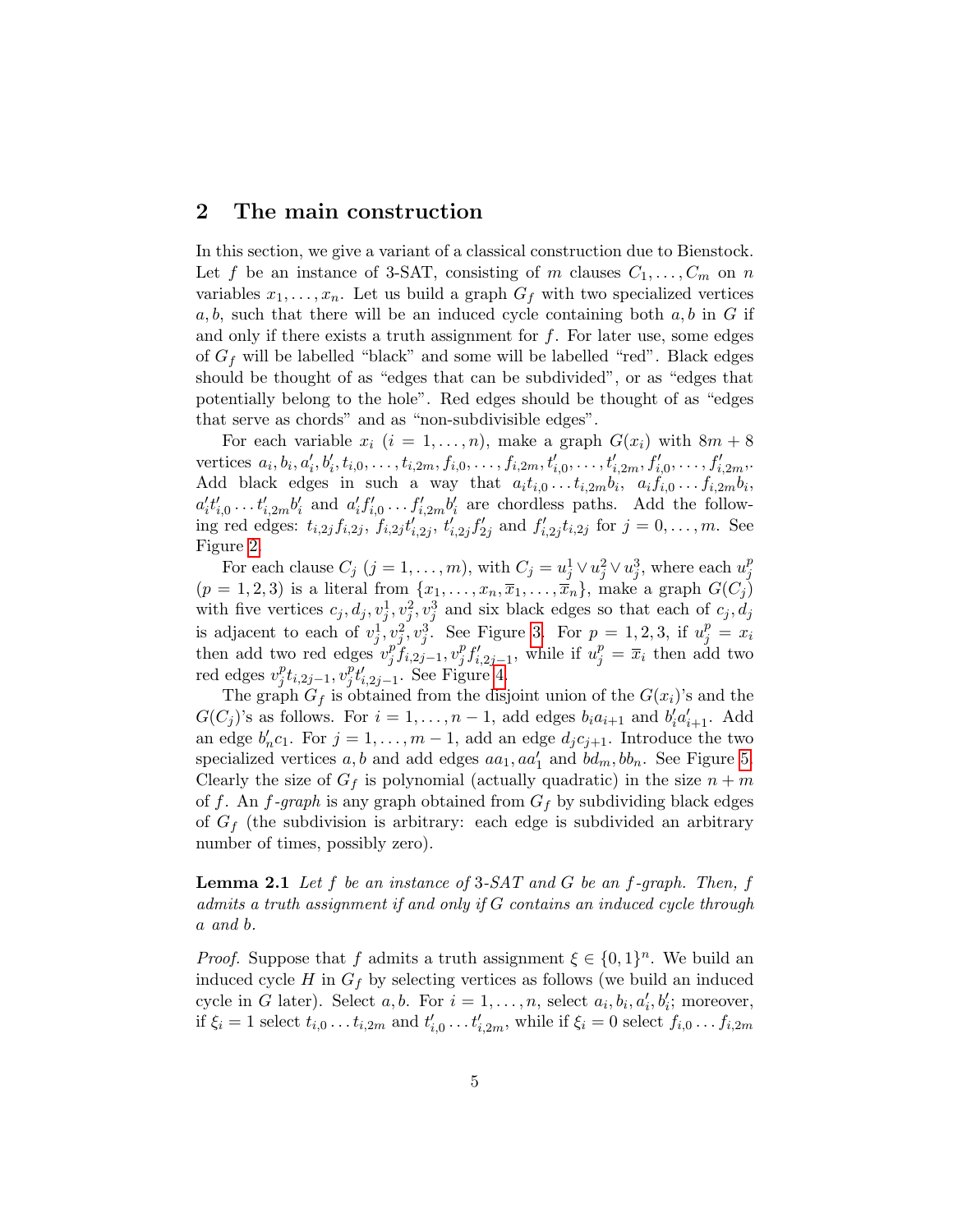

<span id="page-5-0"></span>Figure 2: The graph  $G(x_i)$ 



<span id="page-5-1"></span>Figure 3: The graph  ${\cal G}({\cal C}_j)$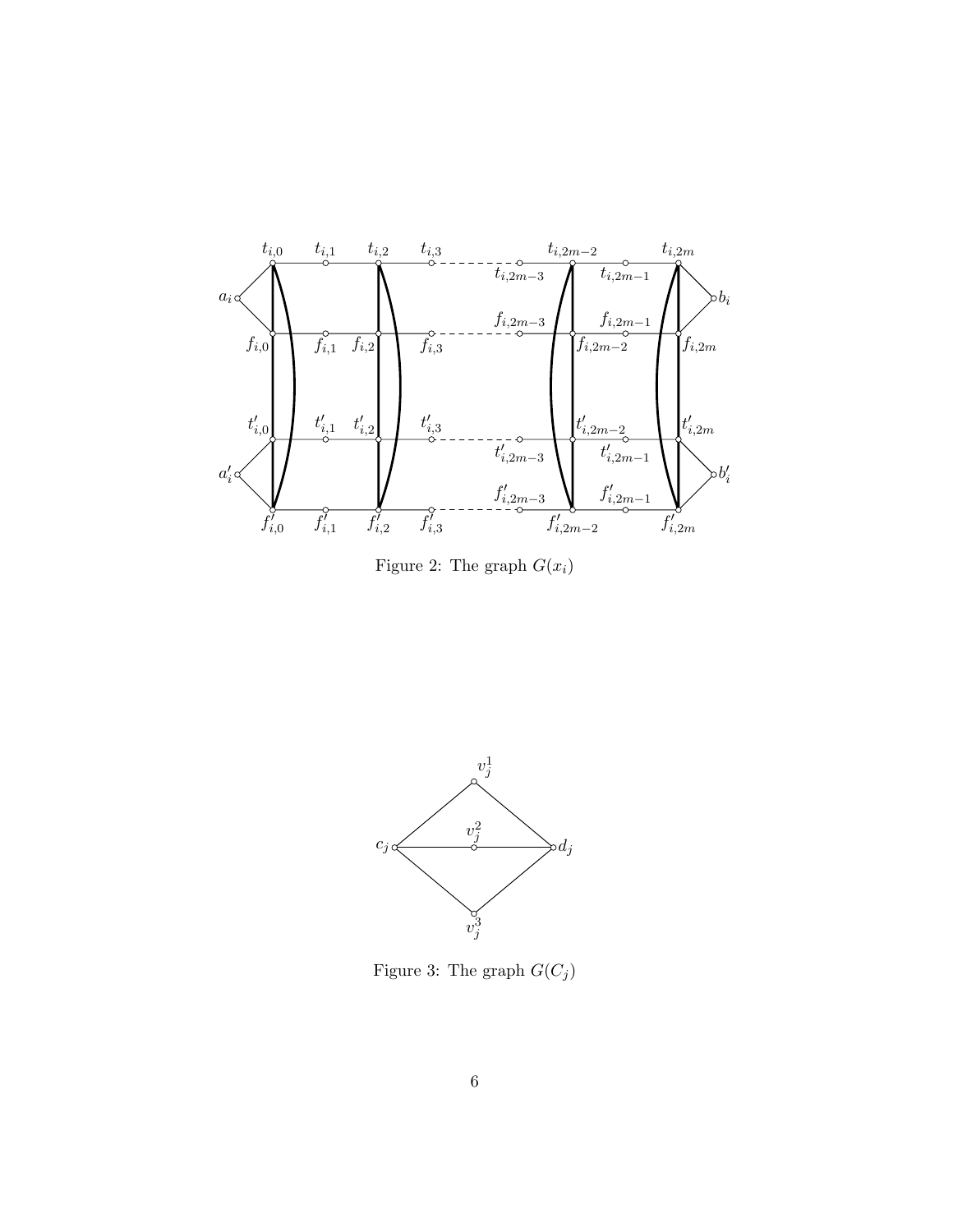

<span id="page-6-0"></span>Figure 4: Red edges between  $G(x_i)$  and  $G(C_j)$  (here  $j=2)$ 



<span id="page-6-1"></span>Figure 5: The graph  ${\cal G}_f$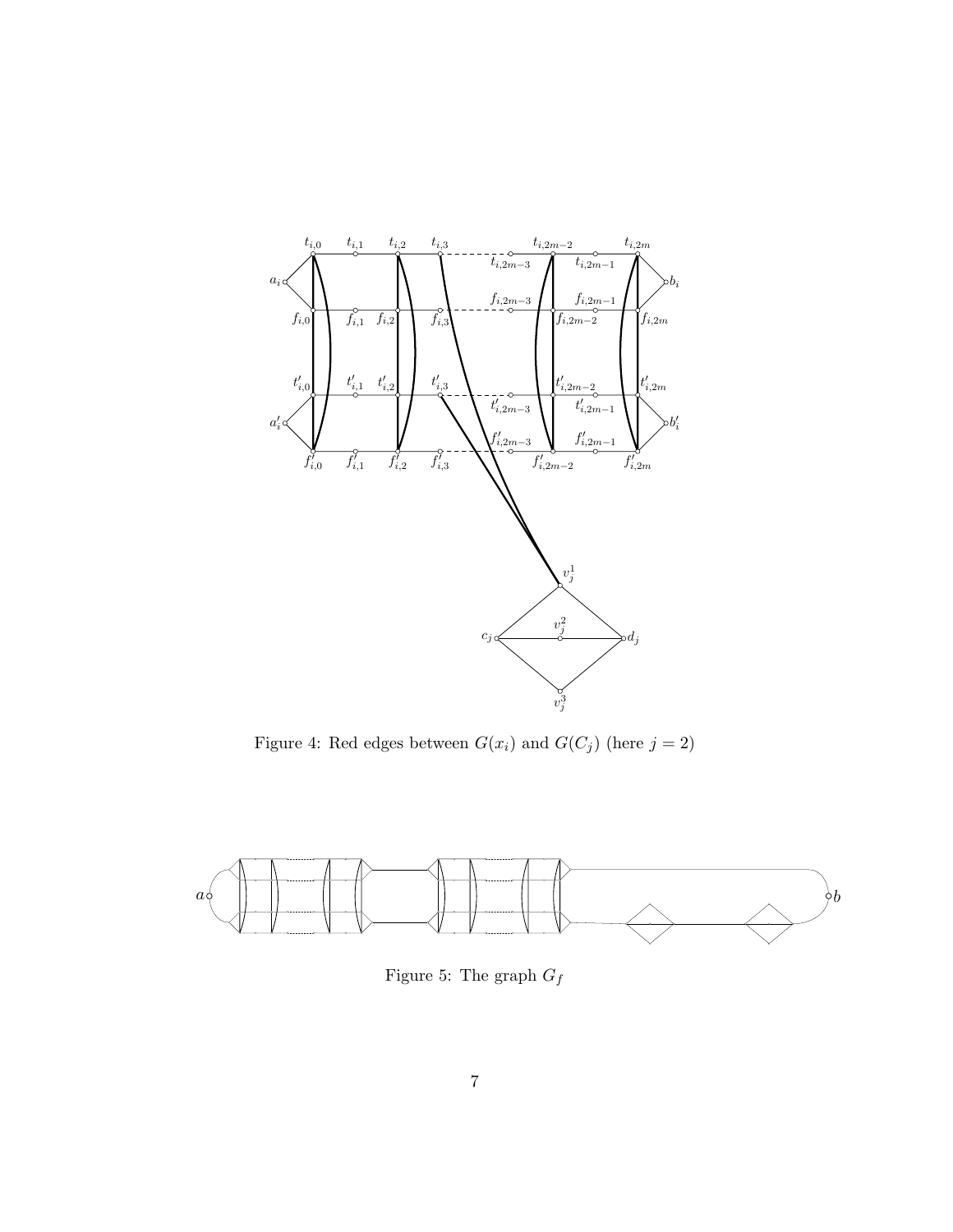and  $f'_{i,0} \ldots f'_{i,2m}$ . For  $j = 1, \ldots, m$ , since  $\xi$  is a truth assignment for f, at least one of the three literals of  $C_j$  is equal to 1, say  $u_j^p = 1$  for some  $p \in \{1, 2, 3\}$ . Then select  $c_j, d_j$  and  $v_j^p$  $_j^p$ . Now it is a routine matter to check that the selected vertices induce a cycle Z that contains  $a, b$ , and that Z is chordless, so it is an induced cycle. The main point is that there is no chord in Z between some subgraph  $G(C_j)$  and some subgraph  $G(x_i)$ , for that would be either an edge  $t_i v_j^{\bar{p}}$  $\bar{p}$  (or  $t'_i v_j^p$  $\left(\begin{array}{c} p \\ j \end{array}\right)$  with  $u_j^p = x_i$  and  $\xi_i = 1$ , or, symmetrically, an edge  $f_i v_j^p$  $\int\limits_j^p$  (or  $f'_i v_j^p$  $\left(\begin{array}{c} p \\ j \end{array}\right)$  with  $u_j^p = \overline{x}_i$  and  $\xi_i = 0$ , in either case a contradiction to the way the vertices of Z were selected.

To build an induced cycle in G (instead of  $G<sub>f</sub>$ ), just subdivide the black edges of  $E(G_f) \cap E(H)$  that were subdivided to obtain G.

For the converse statement, we write the proof for  $G_f$ , the proof is the similar for G. Suppose that  $G_f$  admits an induced cycle Z that contains a, b. Clearly Z contains  $a_1, a'_1$  since these are the only neighbours of a in  $G_f$ .

<span id="page-7-0"></span>(1) For  $i = 1, ..., n$ , Z contains exactly  $4m+6$  vertices of  $G(x_i)$ :  $a_i, a'_i, b_i, b'_i$ , and either  $t_{i,0} \ldots t_{i,2m}$  and  $t'_{i,0} \ldots t'_{i,2m}$ , or  $f_{i,0} \ldots f_{i,2m}$  and  $f'_{i,0} \ldots f'_{i,2m}$ .

First we prove the claim for  $i = 1$ . Since  $a, a_1$  are in Z and  $a_1$  has only three neighbours (namely  $a, t_{1,0}, f_{1,0}$ ) exactly one of  $t_{1,0}, f_{1,0}$  is in Z. Likewise exactly one of  $t'_{1,0}, f'_{1,0}$  is in Z. If  $t_{1,0}, f'_{1,0}$  are in Z, then the vertices  $a, a_1, a'_1, t_{1,0}, f'_{1,0}$  are all in Z and because of the red edge, they induce a cycle that does not contain b, a contradiction. Likewise we do not have both  $t'_{1,0}, f_{1,0}$  in Z. Therefore, up to symmetry we may assume that  $t_{1,0}, t'_{1,0}$  are in Z. Thus  $f_{1,0}$  is not in Z because of the red edge  $t_{1,0}f_{1,0}$ . Similarly,  $f'_{1,0}$  is not in Z. It follows that  $t_{1,1}$  and  $t'_{1,1}$  are in Z.

If a vertex  $u_i^p$  $_j^p$  of some  $G(C_j)$   $(1 \leq j \leq m, 1 \leq p \leq 3)$  is in Z and is adjacent to  $t_{1,1}$  then, since this  $u_i^p$  $j$  is also adjacent to  $t'_{1,1}$ , we see that the vertices  $a, a_1, a'_1, t_{1,0}, t'_{1,0}, t_{1,1}, t'_{1,1}$  and  $u_j^p$  $_j^p$  are all in Z and induce a hole that does not contain b, a contradiction. Thus the neighbour of  $t_{1,1}$  in  $Z \setminus t_{1,0}$ is not in any  $G(C_j)$   $(1 \leq j \leq m)$ , so that neighbour is  $t_{1,2}$ . Likewise  $t'_{1,2}$ is in Z. By the same argument, it can be proved that  $t_{1,3}, \ldots, t_{1,2m}$  and  $t'_{1,3}, \ldots, t'_{1,2m}$  are all in Z. Also, for  $k = 1, \ldots, m, f_{1,2k}$  is not in Z because of the red edge  $t_{1,2k}f_{1,2k}$  and similarly,  $f'_{1,2k}$  is not in Z. Since  $f_{1,2k-1}$  has degree at most 3, it cannot be in Z because one of its neighbor in Z would be  $f_{1,2k-2}$  or  $f_{1,2k}$ . It follows that  $b_1$  and  $b'_1$  are in Z.

So the claim holds for  $i = 1$ . Since  $f_{1,2m}$  is not in Z, we see that  $a_2$  is in Z and similarly that  $a'_2$  is in Z. Now the proof of the claim for  $i = 2$  is essentially the same as for  $i = 1$ , and so on up to  $i = n$ . This proves (1).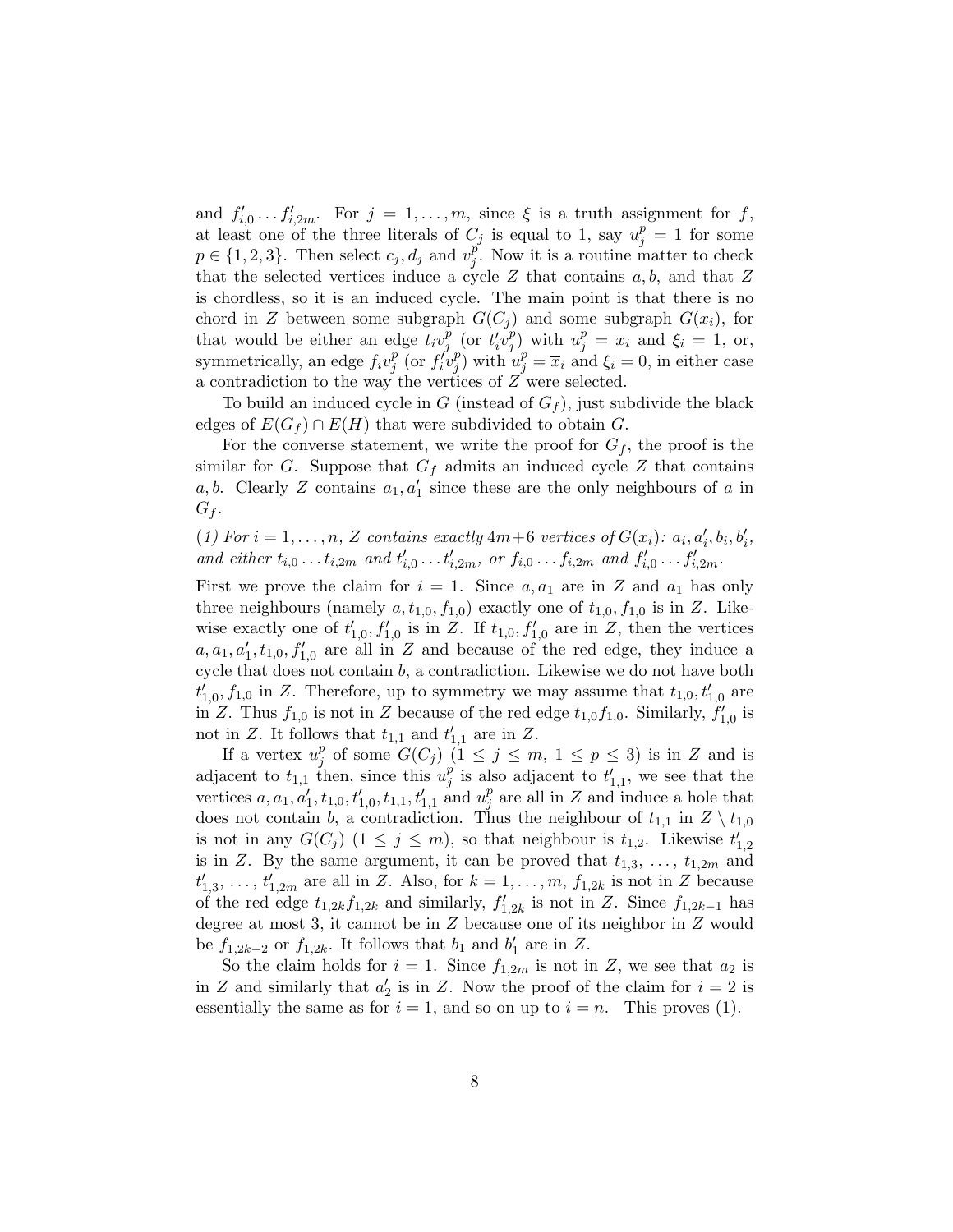<span id="page-8-0"></span>(2) Z contains no red edge of  $G_f$ .

Follows directly from [\(1\)](#page-7-0). This proves (2).

<span id="page-8-1"></span>(3) For  $j = 1, \ldots, m$ , Z contains  $c_j, d_j$  and exactly one of  $v_j^1, v_j^2, v_j^3$ .

First we prove this claim for  $j = 1$ . By [\(1\)](#page-7-0),  $b'_n$  is in Z and exactly one of  $t'_{n,2m}, f'_{n,2m}$  is in Z, so (since  $b'_n$  has degree 3 in  $G_f$ )  $c_1$  is in Z. So, by [\(2\)](#page-8-0) Z contains exactly one of the paths  $c_1v_1^1d_1$ ,  $c_1v_1^2d_1$  or  $c_1v_1^3d_1$ . Thus, the neighbor of  $d_1$  in  $Z \setminus \{v_1^1, v_1^2, v_1^3\}$  must be  $c_2$ . Now the proof of the claim for  $j = 2$  is the same as for  $j = 1$ , and similarly the claim holds up to  $j = m$ . This proves (3).

We can now make a Boolean vector  $\xi$  as follows. For  $i = 1, \ldots, n$ , if Z contains  $t_{i,0}, t'_{i,0}$  set  $\xi_i = 1$ ; if Z contains  $f_{i,0}, f'_{i,0}$  set  $\xi_i = 0$ . By [\(1\)](#page-7-0) this is consistent. Consider any clause  $C_j$   $(1 \leq j \leq m)$ . By [\(3\)](#page-8-1) and up to symmetry we may assume that  $v_j^1$  is in Z. If  $v_j^1 = x_i$  for some  $i \in \{1, ..., n\}$ , then the construction of  $G_f$  implies that  $f_{i,2j-1}, f'_{i,2j-1}$  are not in Z, so  $t_{i,0}, t'_{i,0}$  are in Z, so  $\xi_i = 1$ , so clause  $C_j$  is satisfied by  $x_i$ . If  $v_j^1 = \overline{x}_i$  for some  $i \in \{1, ..., n\}$ , then the construction of  $G_f$  implies that  $t_{i,2j-1}, t'_{i,2j-1}$  are not in Z, so  $f_{i,0}, f'_{i,0}$  are in Z, so  $\xi_i = 0$ , so clause  $C_j$  is satisfied by  $\overline{x}_i$ . Thus  $\xi$ is a truth assignment for f. This completes the proof of the lemma.  $\Box$ 

A hub in a graph is a vertex that has at least three neighbors of degree at least 3. Note that the center of a wheel is a hub. This simple observation will be useful in the next section.

<span id="page-8-2"></span>**Theorem 2.2** Let  $k$  be an integer. The problem of detecting an induced cycle of length at least k through two prescribed vertices a and b of degree 2 in an input graph is NP-complete, even when restricted to bipartite graphs with no hub.

*Proof.* We consider an instance f of 3-SAT and we build an instance  $(G, a, b)$ of our problem such that  $f$  can be satisfied if an only if an induced cycle of length at least  $k$  of  $G$  goes through  $a$  and  $b$ .

To do so, we apply Lemma [2.1](#page-4-1) and we start with the graph  $G_f$  defined above. We now subdivide carefully chosen black edges. First, we subdivide the edge  $aa_1$  k times so that any cycle through a has length at least k. Since every vertex of  $G$  is adjacent to at most 2 red edges, it is possible to eliminate all hubs by subdividing once each black edge. Now consider the vertices of degree at least 3 in G. They induce a graph  $G_{\geq 3}$ . The components of  $G_{\geq 3}$ are cycles of length 4, paths on 3 vertices and isolated vertices. Thus  $G_{\geq 3}$ is bipartite, and we choose a bipartition into blue and green vertices (it is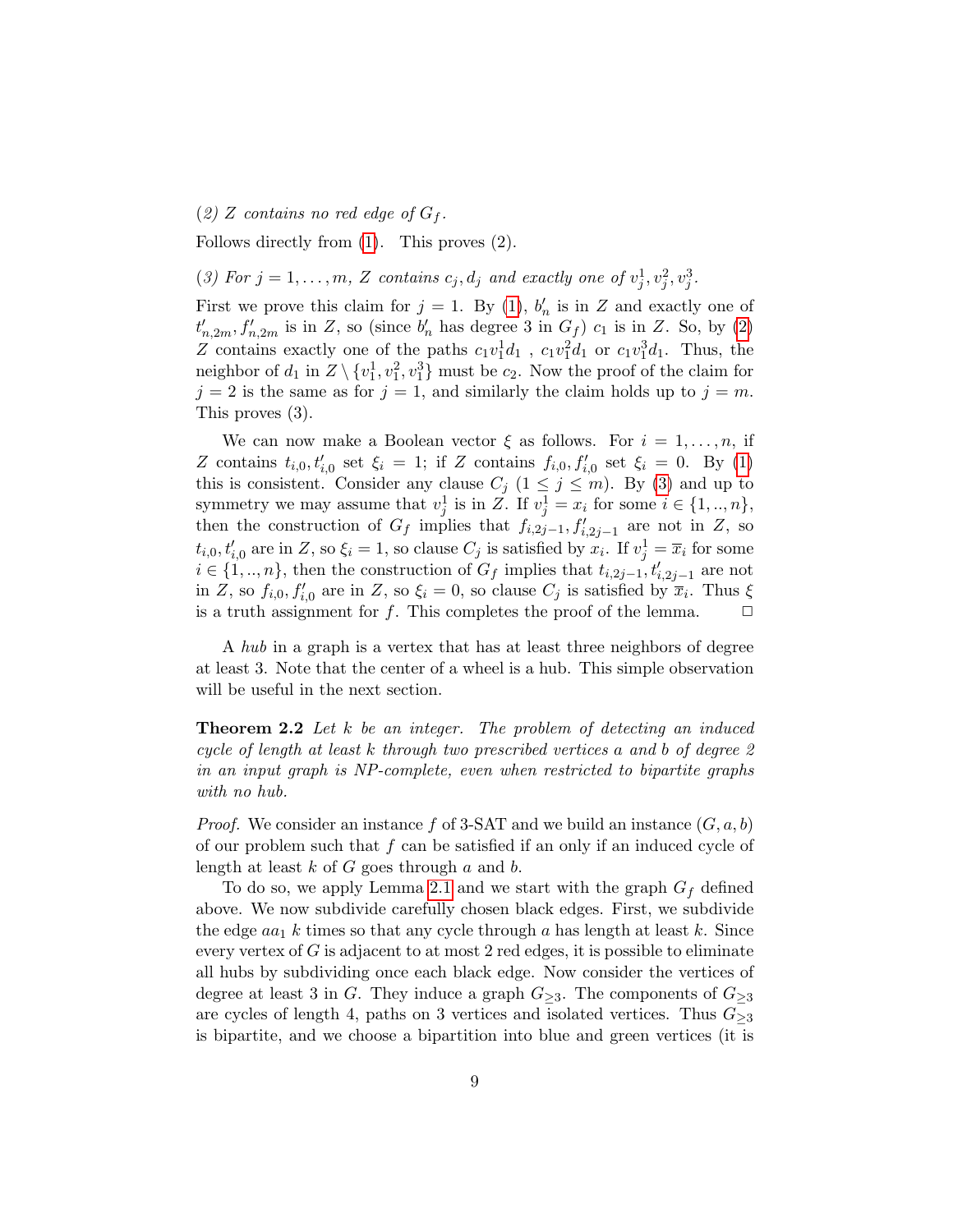

<span id="page-9-1"></span>Figure 6:  $G$  and  $G'$ 

not unique since  $G_{\geq 3}$  is not connected). Now the fact that the bipartition of  $G_{\geq 3}$  can be extended to a bipartition of G depends only on the parity of the paths of black edges linking the components of  $G_{\geq 3}$ . It follows that by subviding one edge or no edges in each of these paths, a bipartite graph can be obtained.  $\Box$ 

### <span id="page-9-0"></span>3 Detecting wheels

Let  $3 \leq k$  and  $0 \leq l \leq k$  be integers. A  $(k, l)$ -wheel is a graph made of a chordless cycle of length at least k together with a vertex that has at least l neighbors in the cycle. Thus a wheel is a  $(4,3)$ -wheel. An article of Aboulker et al. [\[1\]](#page-12-0) is devoted to the detection of (3, 2)-wheels (that are called propellers). The last fifty pages of the proof of the SPGT are devoted to studying Berge graphs that contain particular kinds of (6, 3)-wheels or their complement. These examples are our motivation for not restricting ourselves to the study of wheels.

If  $3 \leq k$  and  $3 \leq l \leq k$  are integers, then the center of a  $(k, l)$ -wheel is a hub. This simple observation is very useful to transform Lemma [2.1](#page-4-1) into the next theorem.

We denote by  $\Pi_{k,l}$  the problem whose instance is a graph G and whose question is "does G contain a  $(k, l)$ -wheel as an induced subgraph?". We do not know the complexity of  $\Pi_{k,l}$  when  $l = 2$  and  $k \geq 4$  (for large values of k, we believe that the question is quite chalenging). The next theorem settles all the other cases.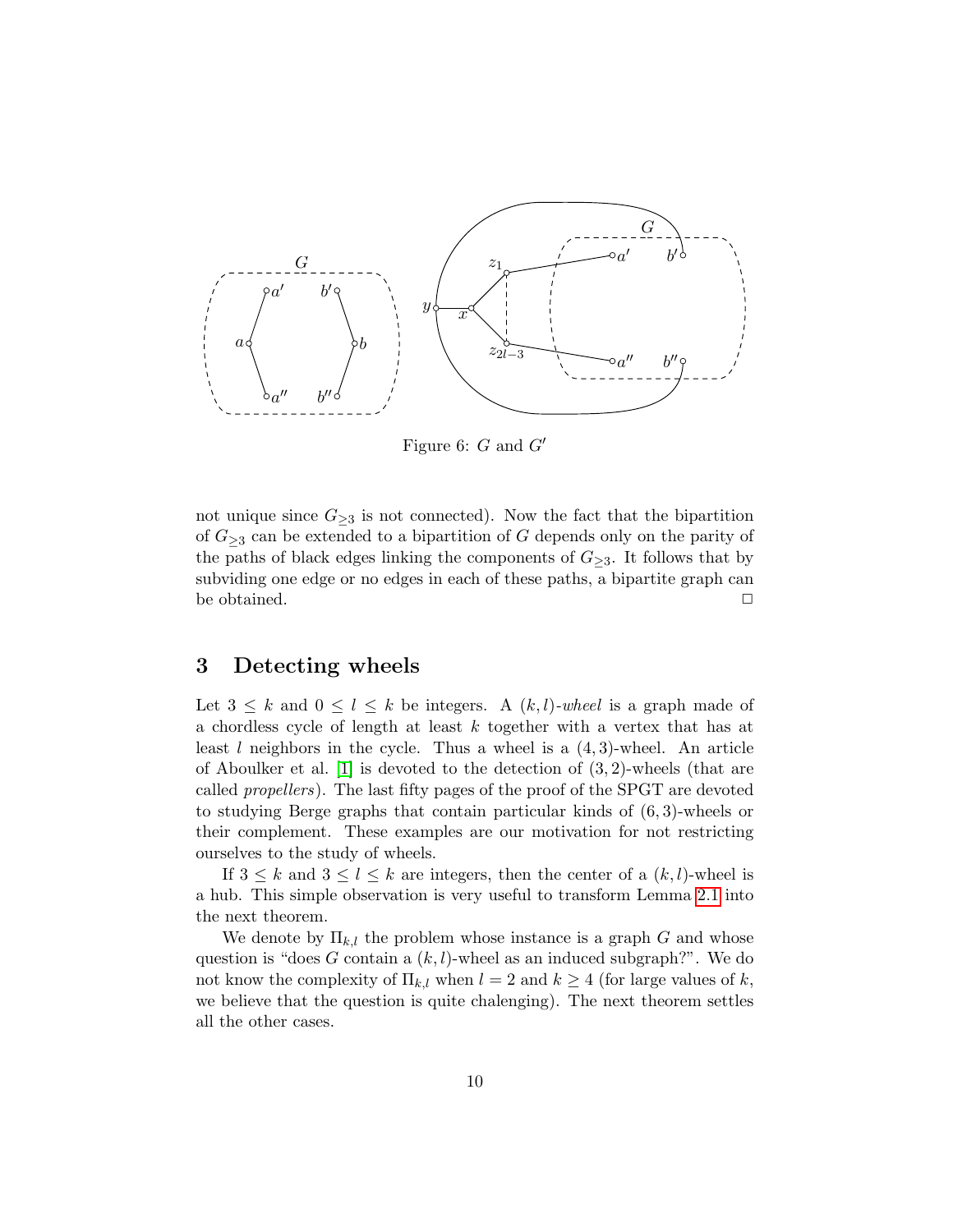**Theorem 3.1** Let  $3 \leq k$  and  $0 \leq l \leq k$  be integers. The problem  $\Pi_{k,l}$  is polynomial if  $l \leq 1$  and is NP-complete if  $l \geq 3$  (it remains NP-complete when restricted to bipartite instances). If  $l = 2$  and  $k = 3$  then  $\Pi_{k,l}$  is polynomial.

*Proof.* If  $l = 0$ , then  $\Pi_{k,l}$  consists in detecting an induced cycle of length at least k, and if  $l = 1$  it can be reduced easily to the detection of an induced cycle of length at least  $k$  through a prescribed vertex. These problems are clearly polynomial. If  $l = 2$  and  $k = 3$ , then the polynomiality of  $\Pi_{k,l}$  is a result in [\[1\]](#page-12-0) where it is refered to as the *detection of propellers*.

Let us now study the NP-complete cases, so suppose  $l \geq 3$ . Consider an instance  $(G, a, b)$  of the problem from Theorem [2.2](#page-8-2) (so G is bipartite). Call  $a', a''$  the two neighbors of a and  $b', b''$  the two neighbors of b. Build a graph G' as follows. Delete a and b from G. Add a path  $z_1 \ldots z_{2l-3}$  and the edges  $z_1a'$  and  $z_{2l-3}a''$ . Add a vertex x adjacent to  $z_1, z_3, \ldots, z_{2l-3}$ . Add a vertex y adjacent to x, b' and b'' (see Fig. [6\)](#page-9-1). After possibly subdividing once or twice  $z_1a'$ ,  $z_{2l-3}a''$ , yb' and yb'', G' is bipartite and the unique hub of G' is x.

A  $(k, l)$ -wheel of G' must therefore be centered at x and must contain an induced path from  $a'$  to  $b'$  and an induced path from  $a''$  to  $b''$  (or an induced path from  $a'$  to  $b''$  and an induced path from  $a''$  to  $b'$ ). In either case, G contains a hole that goes through a and b.

Conversely, if  $G$  contains a hole through  $a$  and  $b$ , then  $G'$  contains a  $(k, l)$ -wheel (centered at x).

The class of Berge graphs is self-complementary, and detecting a structure in a Berge graph or its complement is sometimes useful. This motivates the next problem. We denote by  $\Pi_{k,l}$  the problem whose instance is a bipartite graph G and whose question is "does one of G or  $\overline{G}$  contain a  $(k, l)$ -wheel as an induced subgraph?". The next theorem settles the complexity of  $\Pi_{k,l}$ in several cases (the other cases are open).

**Theorem 3.2** Let  $3 \leq k$  and  $0 \leq l \leq k$  be integers. The problem  $\overline{\Pi}_{k,l}$ is polynomial if  $k \leq 4$  and NP-complete if  $k \geq 5$  and  $l \geq 3$  (it remains NP-complete when restricted to bipartite instances).

*Proof.* Suppose that  $k \leq 4$  (so  $l \leq 4$ ). Consider a chordless path  $v_1 \ldots v_7$ . In the complement, the vertices  $v_1, v_2, v_4, v_5, v_7$  induce a  $(4, 4)$ -wheel (and therefore a  $(k, l)$ -wheel for any  $k \leq 4$  and  $0 \leq l \leq k$ ). Since a  $(k, l)$ -wheel on at least nine vertices contains an induced cycle of length 8, it also contains an induced path of length 7, and therefore a  $(k, l)$ -wheel on 5 vertices in the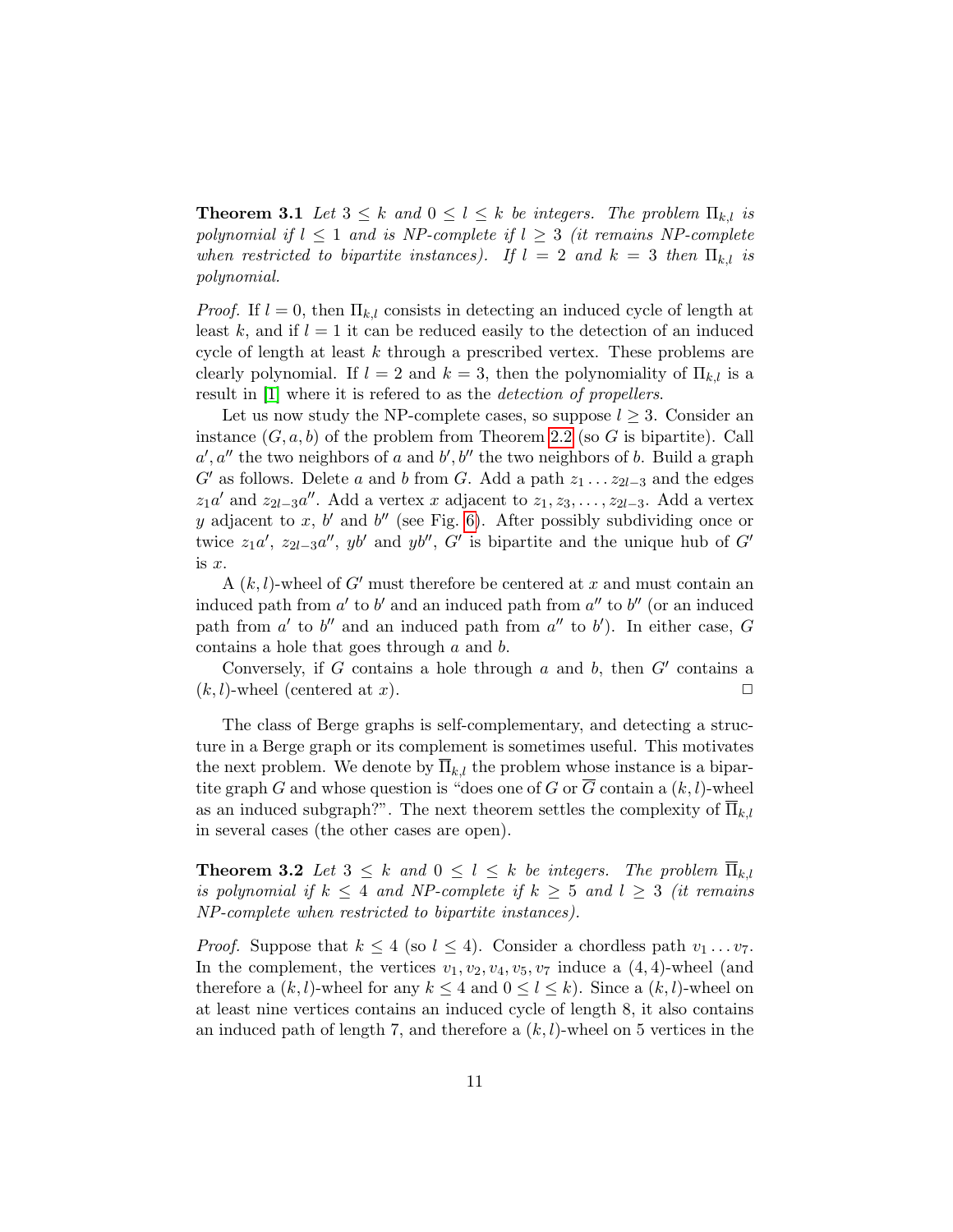complement. It follows that the answer to  $\overline{\Pi}_{k,l}$  is yes if and only if the input graph or its complement contains a wheel on at most eight vertices. This can be tested by brute force enumeration in time  $O(n^8)$ .

When  $k \geq 5$ , the complement of a bipartite graph cannot contain a  $(k, l)$ wheel. Because  $C_5$  is self-complementary and a cycle of length at least 6 contains a stable set of size 3 (that does not exist in the complement of a bipartite graph). Thus, the NP-completeness of  $\Pi_{k,l}$  directly follows from NP-completeness of  $\Pi_{k,l}$ .

In fact, we can be faster for  $\Pi_{4,3}$ , that is the problem of detecting a wheel in an input graph or in its complement. We will need the following result which appears as Theorem 3.1 in Nikolopoulos and Palios' paper [\[12\]](#page-13-12).

<span id="page-11-0"></span>**Theorem 3.3** There is an  $O(n + m^2)$  time algorithm that determines whether an input graph G contains a hole of size at least five.

We also need the next two little facts.

<span id="page-11-1"></span>**Lemma 3.4** If a graph  $G$  contains a hole  $H$  of length at least 5, then either  $G = H$  or one of G or  $\overline{G}$  contains a wheel.

*Proof.* Suppose that  $G \neq H$  and let  $w \notin V(H)$  be a vertex of G. If H is of length 5, then it is self-complementary, so in G or  $\overline{G}$ , w has at least three neighbors in H. If H is of length at least 6, then let  $H = v_1 \dots v_6 \dots$  If G has no wheel, then  $w$  has at most two neighbors in  $H$ . Up to a relabelling, we may assume that w has at most one neighbor among  $v_2, \ldots, v_6$ . It follows that  $\{w, v_2, v_3, v_5, v_6\}$  induces a wheel in G.

<span id="page-11-2"></span>**Lemma 3.5** Let G be a graph. None of  $G, \overline{G}$  contains a path on three vertices if and only if  $G$  is a complete graph or an independent graph.

<span id="page-11-3"></span>*Proof.* Suppose that G is neither independent nor complete. Since  $G$  is not independent, it has a connected component  $C$  with at least two vertices. So, C contain an edge  $vw$ . If G has another connected component  $C'$ , then for some  $u \in C'$ , vuw is a path on three vertices in  $\overline{G}$ . So, we may assume that C is the only connected component of G. Since  $C = G$  is not complete, it contains two non-adjacent vertices  $v', w'$ . A shortest path from  $v'$  to  $w'$ in  $G$  contains a path on three vertices. We proved that  $G$  contains a path on three vertices or its complement. The proof of the converse statement is  $\Box$   $\Box$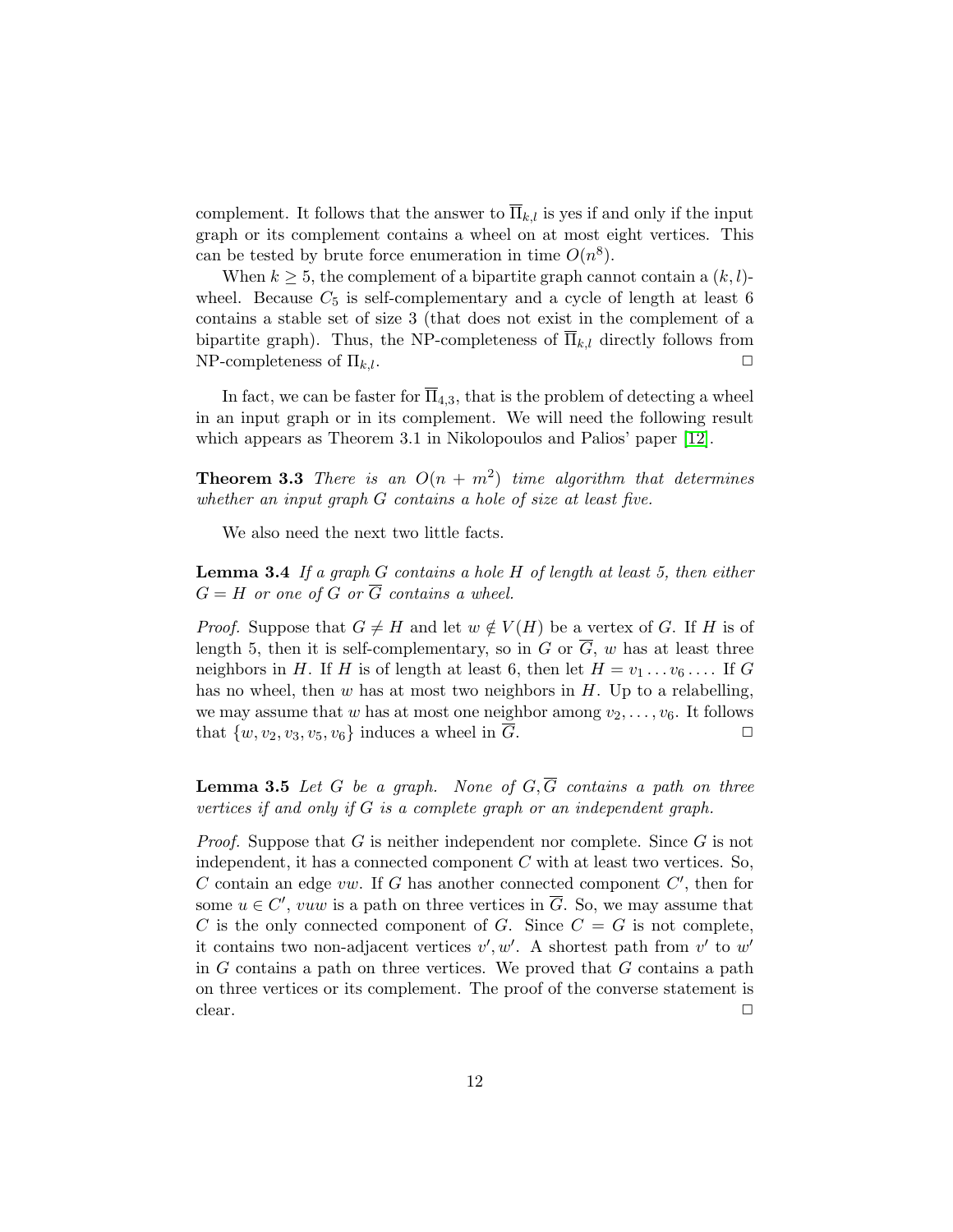

<span id="page-12-1"></span>Figure 7: The two complements of wheels on five vertices

## **Theorem 3.6** The problem  $\overline{\Pi}_{4,3}$  can be solved in time  $O(n^4)$ .

*Proof.* The first step of the algorithm is to check whether G or  $\overline{G}$  contains a hole of length at least 5. This can be implemented in time  $O(n^4)$  by Theorem [3.3,](#page-11-0) and if a hole is found, Lemma [3.4](#page-11-1) allows to decide easily whether G or  $\overline{G}$  contains a wheel. So, we may assume from here on that none of G,  $\overline{G}$  contains a hole of length at least 5. Hence, we just need to detect a wheel on five vertices. For convenience, we show how to detect the complement of a wheel (and we run this routine in the graph and in its complement).

Complement of wheels on five vertices are represented in Fig. [7.](#page-12-1) One is the disjoint union of an edge and a path on three vertices, the other one is the disjoint union of an edge and the complement of a path on three vertices. To decide whether a graph contains the complement of a wheel on five vertices, it is therefore enough to check all edges  $vw$  of  $G$ , and to decide for each of them whether the set S of vertices of G adjacent to none of  $v, w$ contains a path on three vertices or its complement. By Lemma [3.5,](#page-11-2) testing the desired property in S is easy to implement in time  $O(n^2)$ . Hence, the algorithm can be implemented to run in time  $O(n^4)$ ).  $\qquad \qquad \Box$ 

Theorem [3.6](#page-11-3) and its proof suggest that graphs with no wheels and no complement of wheels form a restricted class that might have a simple structure. The class contains all split graphs, complete bipartite graphs, some (non-induced) subgraphs of them, and several particular graphs such as  $C_5$ ,  $C_6$  or  $P_5$ . We could not ellucidate its structure, and leave this as an open question.

## References

<span id="page-12-0"></span>[1] P. Aboulker, M. Radovanović, N. Trotignon, and K. Vušković. Graphs that do not contain a cycle with a node that has at least two neighbors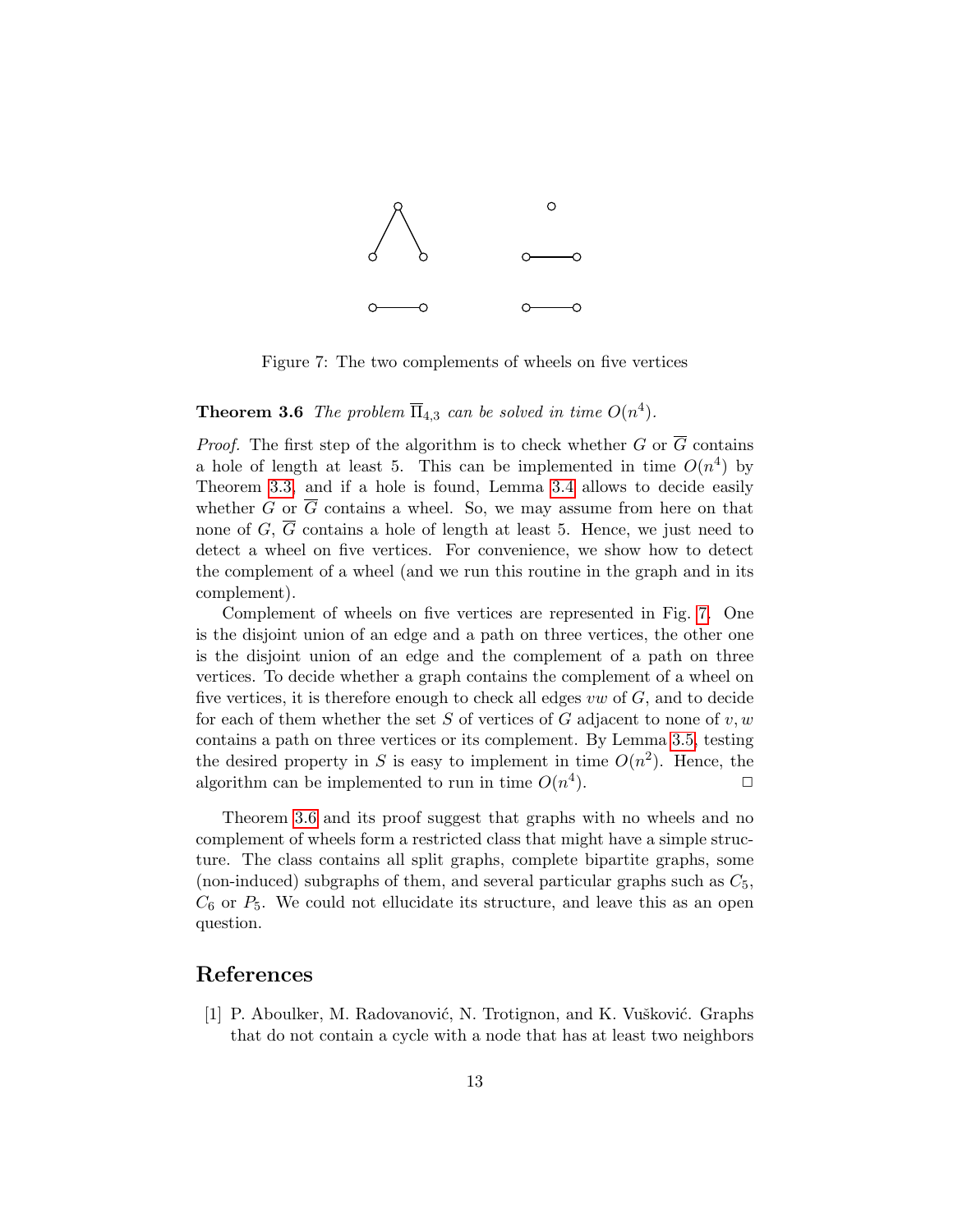on it. SIAM Journal on Discrete Mathematics, 26(4):1510–1531, 2012.

- <span id="page-13-1"></span>[2] C. Berge. Färbung von Graphen, deren sämtliche bzw. deren ungerade Kreise starr sind. Technical report, Wissenschaftliche Zeitschrift der Martin-Luther-Universität Halle-Wittenberg, Mathematisch-Naturwissenschaftliche Reihe 10, 1961.
- <span id="page-13-9"></span>[3] D. Bienstock. On the complexity of testing for odd holes and induced odd paths. Discrete Mathematics, 90:85–92, 1991. See also Corrigendum by B. Reed, Discrete Mathematics, 102, (1992), p. 109.
- <span id="page-13-4"></span>[4] M. Chudnovsky, G. Cornuéjols, X. Liu, P. Seymour, and K. Vušković. Recognizing Berge graphs. Combinatorica, 25:143–186, 2005.
- <span id="page-13-8"></span>[5] M. Chudnovsky and R. Kapadia. Detecting a theta or a prism. SIAM Journal on Discrete Mathematics, 22(3):1164–1186, 2008.
- <span id="page-13-2"></span>[6] M. Chudnovsky, N. Robertson, P. Seymour, and R. Thomas. The strong perfect graph theorem. Annals of Mathematics, 164(1):51–229, 2006.
- <span id="page-13-3"></span>[7] M. Chudnovsky and P. Seymour. Even pairs in Berge graphs. Journal of Combinatorial Theory, Series B, 99:370–377, 2009.
- <span id="page-13-5"></span>[8] M. Chudnovsky and P.D. Seymour. The three-in-a-tree problem. Combinatorica, 30(4):387–417, 2010.
- <span id="page-13-10"></span>[9] M. Conforti, G. Cornuéjols, A. Kapoor, and K. Vušković. Universally signable graphs. Combinatorica, 17(1):67–77, 1997.
- <span id="page-13-6"></span>[10] F. Maffray and N. Trotignon. Algorithms for perfectly contractile graphs. SIAM Journal on Discrete Mathematics, 19(3):553–574, 2005.
- <span id="page-13-7"></span> $[11]$  F. Maffray, N. Trotignon, and K. Vušković. Algorithms for square- $3PC(\cdot, \cdot)$ -free Berge graphs. *SIAM Journal on Discrete Mathematics*,  $22(1):51-71, 2008.$
- <span id="page-13-12"></span>[12] S.D. Nikolopoulos, and L.Palios Detecting Holes and Antiholes in Graphs. Algorithmica, 42(2):119–138, 2007.
- <span id="page-13-11"></span>[13] R.E. Tarjan. Decomposition by clique separators. Discrete Mathemat $ics, 55(2):221-232, 1985.$
- <span id="page-13-0"></span>[14] K. Truemper. Alpha-balanced graphs and matrices and GF(3) representability of matroids. Journal of Combinatorial Theory, Series B, 32:112–139, 1982.